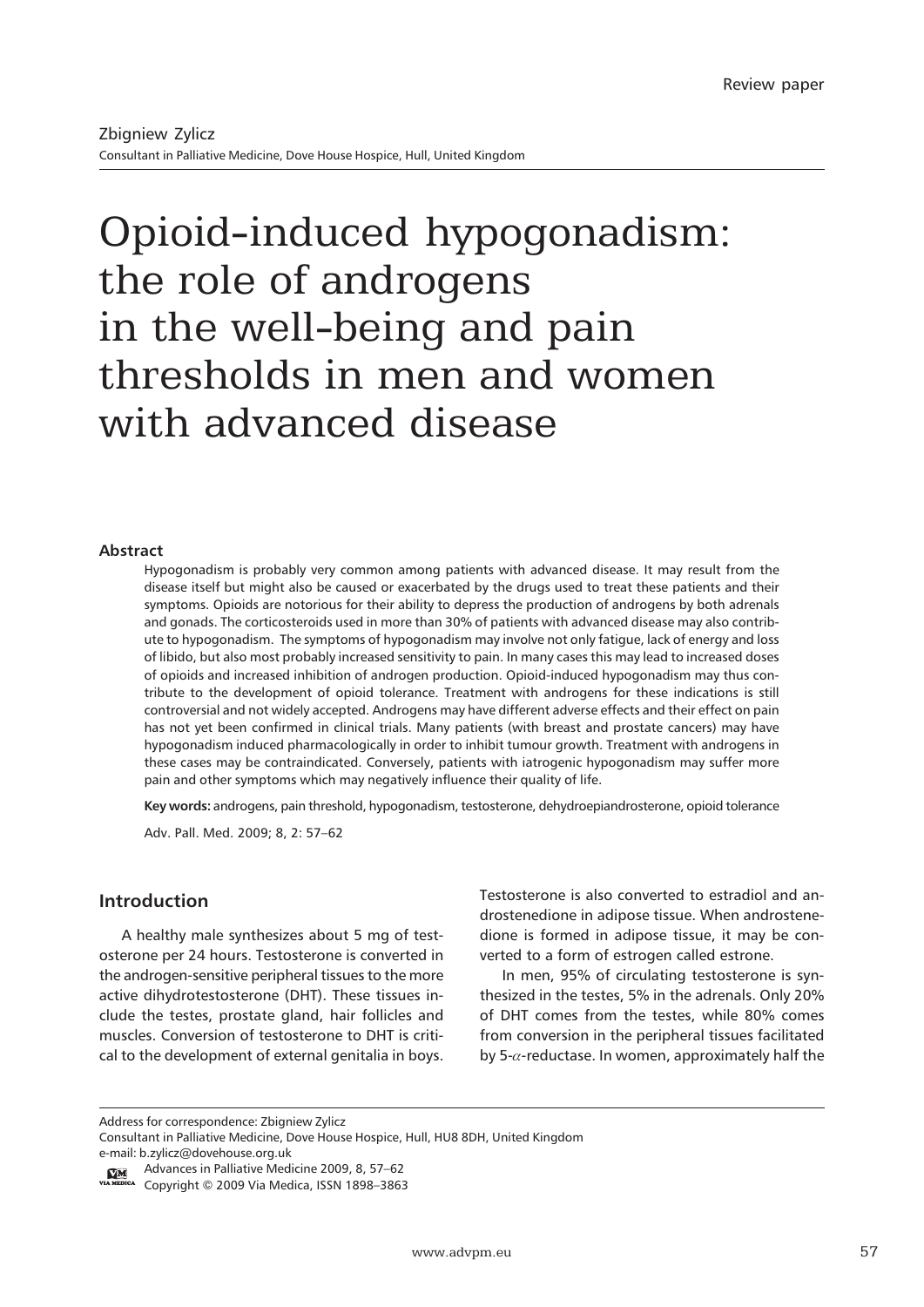androgens are produced in the adrenals and ovaries and the other half come from the peripheral conversion from androstendione and dehydroandrostendione. Androstendione is the precursor of dehydroepiandrosterone (DHEA), which is the main androgen in women and is produced mainly in the adrenals. DHEA is a weak androgen and most of it is found in plasma as sulphate. In women, 20% of the testosterone in circulation is produced in the adrenals.

An important factor that determines the transport, metabolism and activity of testosterone is a protein produced in the liver, the sex hormone-binding globulin (SHBG). This protein binds approximately half of the available testosterone, DHT and estradiol; the remaining hormones are bound to the albumins. A free fraction of testosterone (1–2% of the total) is biologically active. All processes that influence the level of SHBG also play a part in the activity of testosterone. Neither DHEA-S nor androstendione bind to SHBG.

#### **Hypogonadism**

Hypogonadism or hypoandrogenism in men can be primary, due to testicular insufficiency, or secondary, due to inhibition of the hypophyseal gonadotrophic hormones FSH and LH. In the case of primary hypogonadism, the gonadotrophins are usually increased (hypergonadotrophic hypogonadism); while in the secondary condition the levels of gonadotrophins are usually decreased (hypogonadotrophic hypogonadism). This latter condition is the subject of this mini review, as it is a significant factor contributing to the poor well-being of patients with advanced disease.

Hypogonadism in men (both primary and secondary) is defined as a low total testosterone level in combination with typical symptoms such as fatigue, loss of motivation and confidence, irritability, reduced libido and erectile strength and, most probably, increased sensitivity to pain. The cut-off value of testosterone characteristic for hypogonadism in men is defined as 8 nmol/L. Although total testosterone is a good predictor for hypogonadism, it is still unclear which fraction of testosterone is biologically active in the ageing population. Endocrinologists are used to determining both free and bound testosterone as well as the levels of SHBG.

Hypogonadism may result in osteoporosis with increased risk of fractures, decreased muscle strength and risk of falls. Testosterone is beneficial for the functioning of the brain and the immune system. The "normal" variant of hypogonadism, related to age, is defined as late-onset hypogonadism. Studies in large populations show a marked decrease of testosterone levels with age in men [1]. The incidence of late-onset hypogonadism in men aged between 50–79 is at least 8.4% [2]. Low levels of testosterone are associated with increased morbidity and mortality due to many different conditions, including cardiovascular diseases, diabetes and cancer [3]. Because late-onset hypogonadism affects only part of the population, the term andropause is misleading and should not be used. There is wide discussion as to whether testosterone substitution in this population is beneficial for the quality and length of life or not.

# **Hypogonadism in patients with advanced disease**

Against this "normal" background of hypogonadism present in 8% of the ageing male population, clinicians should recognize the secondary forms of this condition. These may be related to the diseases and the use of different drugs. Many centrally-acting drugs may cause hypogonadism, mainly through inhibition of the hyphyseal-gonadal axis. Among the drugs with these properties are some which are very relevant to palliative care: opioids [4–6], corticosteroids [7] and gabapentin [8]. Cancer chemotherapy is also frequently related to decreased gonadal function [9–12]. Furthermore, zinc deficiency may be another risk factor for the development of hypogonadism in advanced disease [13].

The prevalence of hypogonadism is higher in obese patients, those with Type 2 diabetes, coronary heart disease, chronic obstructive lung disease and various autoimmune diseases [14]. While opioids and hypogonadism induced by opioids and gabapentin are associated with weight gain and obesity, naltrexone, an opioid antagonist, usually causes decrease in appetite and weight loss [15, 16]. Low levels of testosterone may be related to another symptom common in advanced disease, namely nausea and vomiting. Women who vomit in early pregnancy have much lower levels of testosterone than their non-vomiting controls [17].

Hypoandrogenism in women is much more difficult to diagnose. In women, it seems that it is not the absolute values of androgens but the dynamics of their change that contribute to the symptoms. Levels of LH are certainly less important for the diagnosis than in men. Conversely, a diagnosis of hypo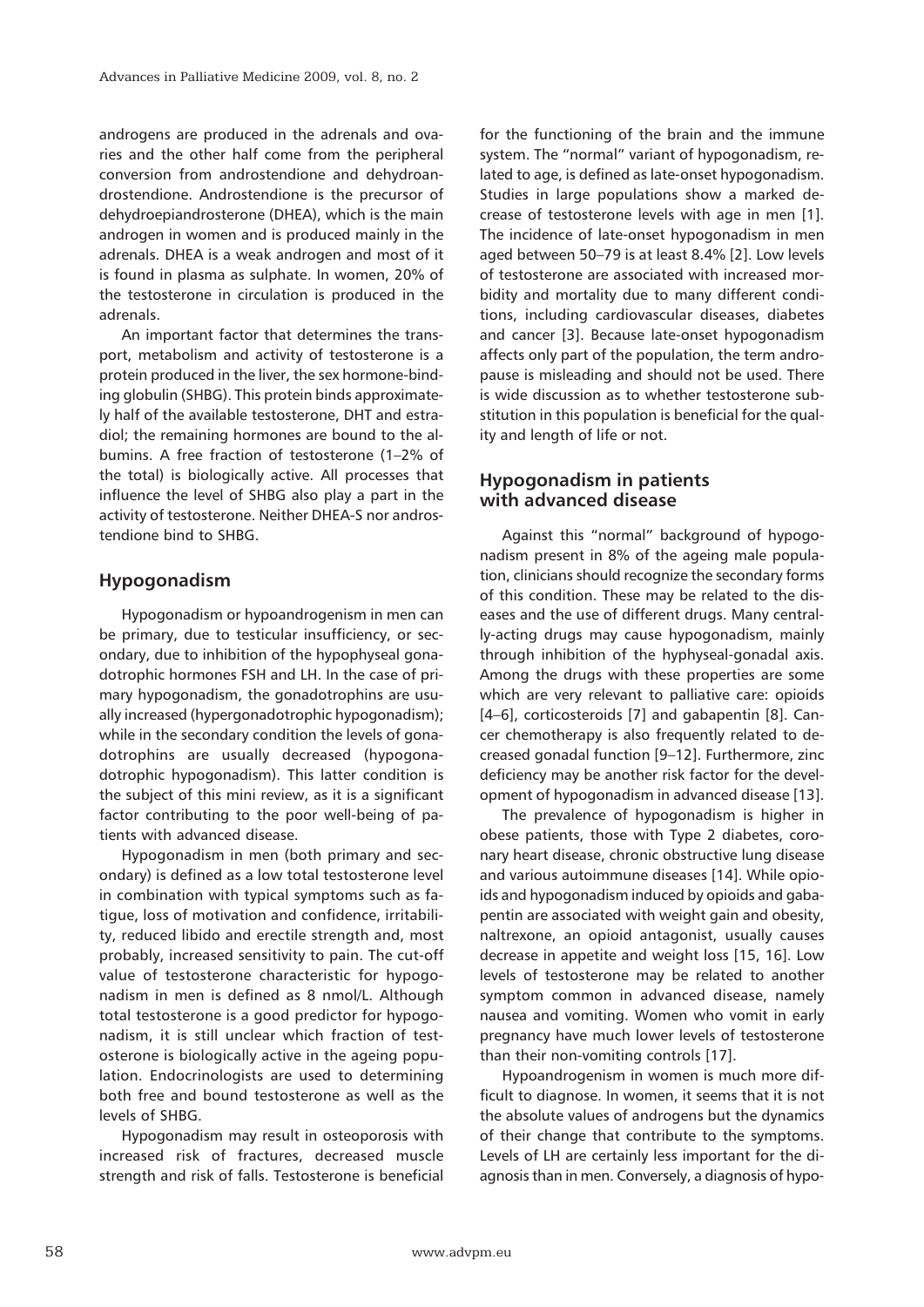estrogenism in women is simple and is based on the levels of estradiol and FSH.

## **Androgens and pain**

The influence of androgens on pain threshold has been suspected for many years [18–20]. Hypogonadism in laboratory animals was associated with decreased pain thresholds and increased pain sensitivity. In humans, however, these relationships are more controversial. In men, low levels of testosterone are certainly associated with increased pain sensitivity. However, women with lower levels of testosterone also have reduced pain thresholds [21] but the relationship is more complex and it is too simple to state that androgens are the only factor responsible for pain modulation.

## **Opioids may depress androgen levels**

Hypogonadism was first noticed in patients who had been using methadone for a long time [22] but this condition was later confirmed for many other, if not all, opioids [4, 23, 24]. The effect is seen in patients receiving opioids via different routes, intrathecal [6] as well as systemic [4, 5, 25, 26]. It seems probable that buprenorphine causes less gonadal suppression than the other opioids [24, 27].

Opioids inhibit the release of hypophyseal gonadotrophins, thus opioid-induced hypogonadism can be best described as hypogonadotrophic hypogonadism. The hypogonadotrophic effect of opioids can be observed even after the administration of a single opioid dose, both in laboratory animals [28] and in humans. While the gonadotrophins are depressed by opioids, hypophysis may secrete more prolactin under the same circumstances [29]. Pyridoxine may counteract this effect [30]. Opioid-induced hyperprolactinaemia may occasionally cause painful swelling of the nipples and galactorrhoea [31].

Depression of the hypophysis is not limited to the gonadotrophins alone. Opioids may also inhibit ACTH release [32] and in such a way cause adrenal hypofunction. This effect may be even more pronounced when the patient receives steroids.

# **The relationship between hypogonadism and sensitivity to pain**

Hypogonadism induces several generic symptoms (such as fatigue, weakness and irritability) which may also be caused by other multiple factors.

Potentially, administration of testosterone may be beneficial to fatigued cancer and HIV patients but large clinical trials have not yet been completed [33–35]. Of more interest is the relationship between hypogonadism and increased sensitivity to pain. This relationship is very well defined in laboratory animals [18–20, 36, 37] but can only be detected in humans indirectly. Men have higher thresholds for cold-induced pain than women [38]. There are no studies supporting the idea that testosterone therapy may assist pain treatment. However, we recently published a case series suggesting that in many cases of pain which is difficult to treat, the addition of testosterone may be beneficial (Roantree, Zylicz, Adv. Pall. Med. 2009; 8: 69–74 — this issue).

# **Does DHEA play an important role in the symptoms of hypogonadism?**

Dehydroepiandrosterone (DHEA) and its sulphate esters (DHEA-S) are the most abundant androgens in the circulation, DHEA and DHEA-S playing an especially important role for women. However, the androgen effect of these steroids is weak. The levels of DHEA are depressed in hypogonadism alongside testosterone, but the evidence for the long-term benefit of DHEA replacement, alone or in combination with testosterone in hypogonadism, is lacking [39]. Opioids may depress both testosterone corticosteroids and DHEA [40].

## **Which preparation of testosterone to use?**

As opioids are responsible for hypogonadism and testosterone replacement, either using or not using DHEA-S has the potential to improve pain control one should notice that there are several snags. Androgens may be tried and occasionally produce more effective pain control and improved quality of life. Testosterone should be applied as a transdermal patch, as it is not only simple to start but also easy to discontinue in the case of adverse effects. Transdermal testosterone may be effective within 24–48 hours, although it usually takes weeks of substitution to increase the plasma levels of this hormone. Blood levels of DHEA-S increase much more rapidly. It looks as if testosterone has the potential to increase not only the efficacy but also the toxicity of opioids (Roantree, Zylicz, Adv. Pall. Med. 2009; 8: 69–74 this issue). This is the reason why the slow release preparations injected intramuscularly are initially contraindicated. Transdermal patches can be replaced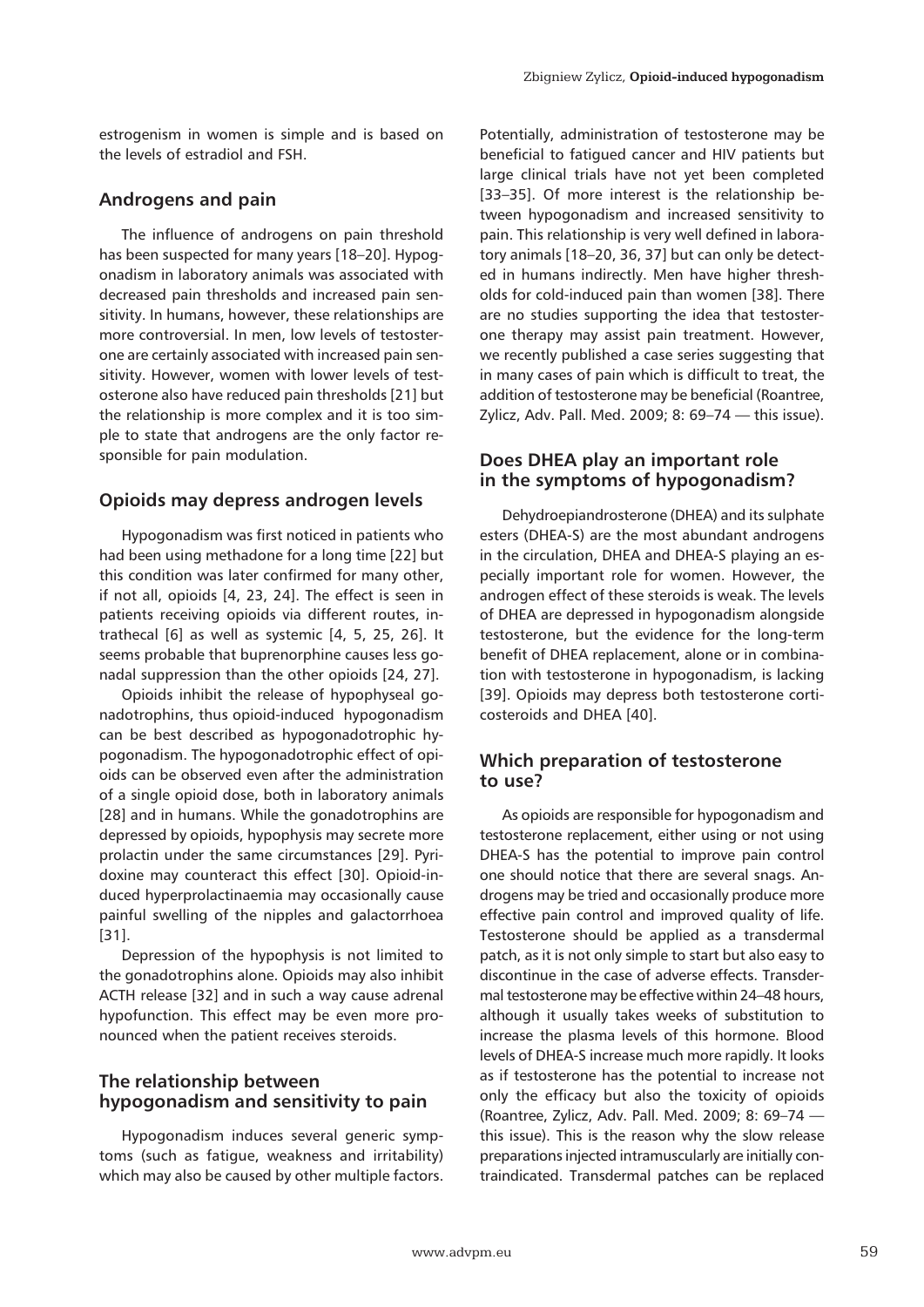by a transdermal gel preparation when higher doses are needed. Oral tablets containing testosterone can be prescribed, although they are stigmatized by a higher probability of liver toxicity [41].

# **Contraindications for testosterone therapy**

Despite (potential) benefits of therapy with androgens, there are also several contraindications. Obviously, patients suffering from prostate cancer, and deliberately deprived of androgens in order to halt tumour growth and invasion, should not be treated with androgens. Similarly, patients with breast cancer should avoid androgens as a proportion of them may be metabolized to estrogens and hence stimulate tumour growth. Other contraindications are relative. Hypogonadism in males is associated with an enhancement of fibrinolytic inhibition via increased synthesis of the plasminogen activator inhibitor PAI-1 [42]. Androgens may have profibrinolytic effects. Patients with high and toxic doses of opioids should avoid androgens as they may further increase toxicity. The dose of opioids should be decreased before starting a patient on androgens. Testosterone may increase sensitivity to insulin in diabetic patients [43] and in such a way induce dangerous hypoglycaemia.

In young males, testosterone can be used in supraphysiologic doses, while in older men the doses should be limited to substitution only. In females, androgens may cause unpleasant skin reactions (acne) and liver function changes, as well as hirsuitism and masculinization. It seems probable that in women testosterone should be used together with hormone replacement therapy (HRT). Combinations of oestrogens and methyltestosterone are available on the market.

## **Do patients with androgen deprivation experience more pain?**

The treatment of hormone-responsive prostate cancer is based on androgen deprivation, either through treatment with hormones that inhibit the release of gonadotrophins from the hypophysis, blocking synthesis of androgens, or through providing blockers of the androgen receptors. Treatment with corticosteroids is also seen as beneficial for prostate cancer, as it further decreases the adrenal synthesis of androgens [7]. This deprivation, in the light of the facts discussed above, may contribute to decreased pain thresholds and more complaints of pain. To my knowledge, there are no data to confirm the anecdotes that those with prostate cancer consume more opioids for their pain or experience greater discomfort than other patients. In my own pain practice, I am interested in the pain induced by the compression of small cutaneous nerves against bony prominences. This kind of pain is usually overlooked and can easily be treated with local depo-steroid injections (Zylicz et al, 2009, in press). Most of the patients seeking this kind of treatment in my practice are patients with prostate cancer.

## **Does testosterone therapy increase the risk of prostate cancer?**

Therapy with androgens is continuously questioned, especially with regard to the risk of prostate cancer. Long-term studies have failed to provide a definitive answer to this question. An in-depth analysis of 18 studies found no association between testosterone blood levels and risk of prostate cancer [44]. As many older patients may harbour clinically silent prostate cancers, an increase in androgen substitution may still potentially be detrimental to them.

#### **Hypogonadism in itch of cholestasis**

Pruritus of cholestasis is no longer thought (only) to be associated with the accumulation of bile acids [45]. Instead, there is ample evidence that a cholestatic liver produces large amounts of endogenous opioids [46], which may depress levels of testosterone and DHEA-S and induce hypogonadism. Low levels of androgens may sensitize the spinal cord and facilitate itch. There are some old anecdotal data suggesting that testosterone may be beneficial in the treatment of cholestatic pruritus [47, 48]. This therapy did not become popular, as testosterone also has the potential to increase the cholestasis.

#### **Conclusion**

Testosterone and other androgens may play an important role in the well-being of patients with advanced disease. Substitution of these hormones may, potentially, improve a patient's quality of life and increase the pain threshold. Evidence for this effect is still lacking and clinical trials are needed to confirm case reports. Hypogonadism may be the key to understanding opioid insensitivity and tolerance.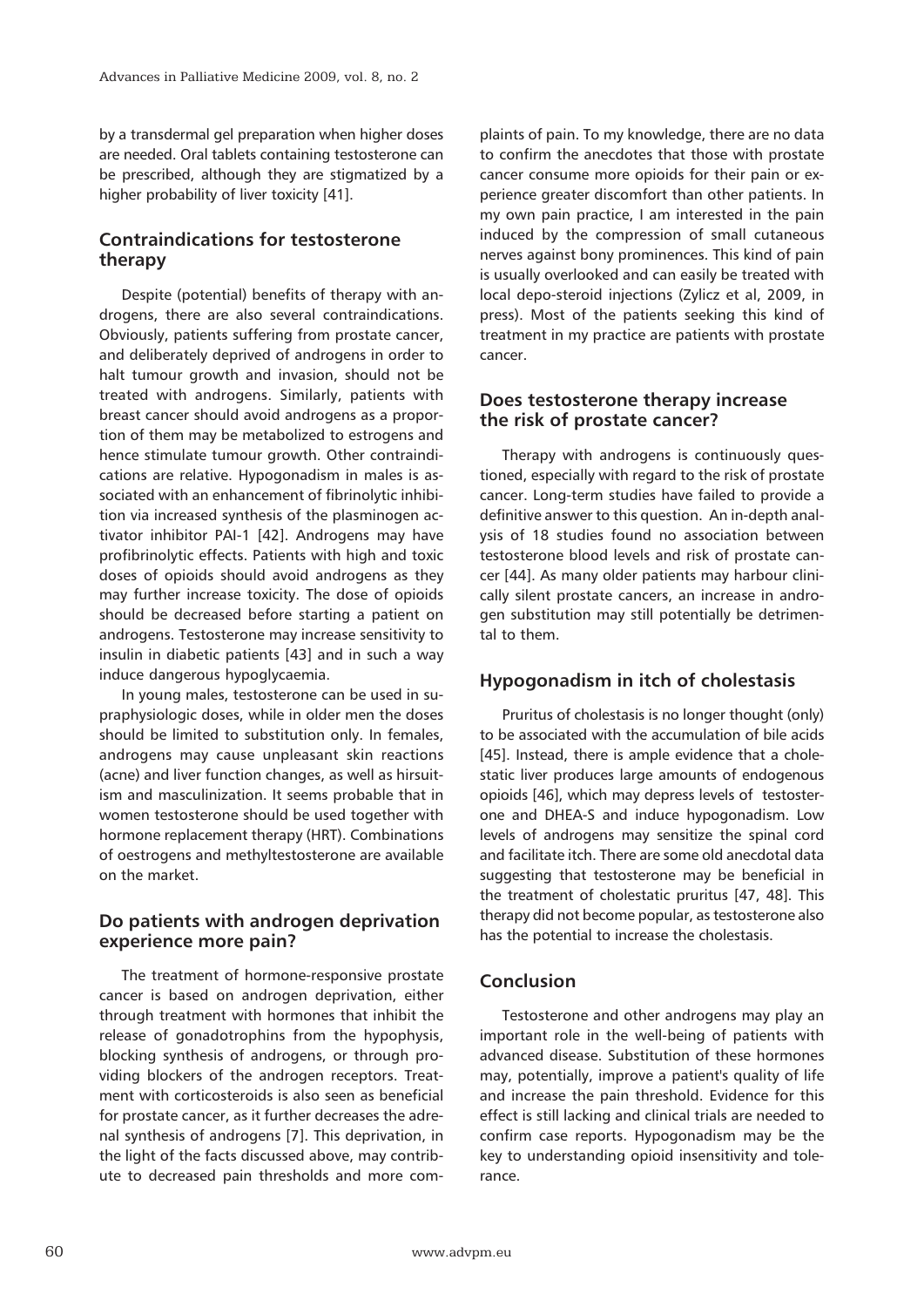#### **References**

- 1. Harman S.M., Metter E.J., Tobin J.D., Pearson J., Blackman M.R. Longitudinal effects of aging on serum total and free testosterone levels in healthy men. Baltimore Longitudinal Study of Aging. J. Clin. Endocrinol. Metab. 2001; 86: 724–731.
- 2. Araujo A.B., Esche G.R., Kupelian V. et al. Prevalence of symptomatic androgen deficiency in men. J. Clin. Endocrinol. Metab. 2007; 92: 4241–4247.
- 3. Khaw K.T., Dowsett M., Folkerd E. et al. Endogenous testosterone and mortality due to all causes, cardiovascular disease, and cancer in men: European prospective investigation into cancer in Norfolk (EPIC-Norfolk) Prospective Population Study. Circulation 2007; 116: 2694–2701.
- 4. Daniell H.W. Hypogonadism in men consuming sustainedaction oral opioids. J. Pain 2002; 3: 377–384.
- 5. Daniell H.W. Opioid endocrinopathy in women consuming prescribed sustained-action opioids for control of nonmalignant pain. J. Pain 2008; 9: 28–36.
- 6. Finch P.M., Roberts L.J., Price L., Hadlow N.C., Pullan P.T. Hypogonadism in patients treated with intrathecal morphine. Clin. J. Pain. 2000; 16: 251–254.
- 7. Fuse H., Nozaki T., Fujiuchi Y., Mizuno I., Nagakawa O., Okumura A. Treatment with prednisolone of hormonerefractory prostate cancer. Arch. Androl. 2006; 52: 35–38.
- 8. Zylicz Z. Painful gynecomastia: an unusual toxicity of gabapentin? J. Pain Symptom. Manage 2000; 20: 2–3.
- 9. Kiserud C.E., Fossa A., Bjoro T., Holte H., Cvancarova M., Fossa S.D. Gonadal function in male patients after treatment for malignant lymphomas, with emphasis on chemotherapy. Br. J. Cancer 2009; 100: 455–463.
- 10. Fossa S.D., Haug E. Serum levels of sex hormone binding globulin and oestradiol in patients with testicular cancer. Br. J. Urol. 1990; 66: 518–522.
- 11. Brown J.E., Ellis S.P., Silcocks P. et al. Effect of chemotherapy on skeletal health in male survivors from testicular cancer and lymphoma. Clin. Cancer Res. 2006; 12: 6480– –6486.
- 12. Aksnes L.H., Bruland O.S. Some musculo-skeletal sequelae in cancer survivors. Acta Oncol. 2007; 46: 490–496.
- 13. Prasad A.S. Clinical manifestations of zinc deficiency. Annu. Rev. Nutr. 1985; 5: 341–363.
- 14. Stanworth R.D., Jones T.H. Testosterone for the aging male; current evidence and recommended practice. Clin. Interv. Aging 2008; 3: 25–44.
- 15. de Wit W., Schoute E., Schoemaker J. Chronic naltrexone treatment induces desensitization of the luteinizing hormone pulse generator for opioid blockade in hyperprolactinemic patients. J. Clin. Endocrinol. Metab. 1995; 80: 1739–1742.
- 16. Matera C., Freda P.U., Ferin M., Wardlaw S.L. Effect of chronic opioid antagonism on the hypothalamic-pituitaryovarian axis in hyperprolactinemic women. J. Clin. Endocrinol. Metab. 1995; 80: 540–545.
- 17. Jarnfelt-Samsioe A. Nausea and vomiting in pregnancy: a review. Obstet. Gynecol. Surv. 1987; 42: 422–427.
- 18. Pednekar J.R., Mulgaonker V.K. Role of testosterone on pain threshold in rats. Indian J. Physiol. Pharmacol. 1995; 39: 423–424.
- 19. Tongia S.K., Agrawal R.P. Modification of thermal pain threshold by testosterone and ethinyloestradiol in male and female rats. Indian J. Physiol. Pharmacol. 1986; 30: 259–260.
- 20. Rao S.S., Saifi A.Q. Effect of testosterone on threshold of pain. Indian J. Physiol. Pharmacol. 1981; 25: 387–388.
- 21. Fillingim R.B., King C.D., Ribeiro-Dasilva M.C., Rahim-Williams B., Riley J.L., 3rd. Sex, gender, and pain: a review of

recent clinical and experimental findings. J. Pain. 2009; 10: 447–485.

- 22. de la Rosa R.E., Hennessey J.V. Hypogonadism and methadone: Hypothalamic hypogonadism after long-term use of high-dose methadone. Endocr. Pract. 1996; 2:4–7.
- 23. Sherman J. Women on methadone. Aust. Fam. Physician 2006; 35: 839; author reply.
- 24. Bliesener N., Albrecht S., Schwager A., Weckbecker K., Lichtermann D., Klingmuller D. Plasma testosterone and sexual function in men receiving buprenorphine maintenance for opioid dependence. J. Clin. Endocrinol. Metab. 2005; 90: 203–206.
- 25. Rajagopal A., Vassilopoulou-Sellin R., Palmer J.L., Kaur G., Bruera E. Symptomatic hypogonadism in male survivors of cancer with chronic exposure to opioids. Cancer 2004; 100: 851–858.
- 26. Abs R., Verhelst J., Maeyaert J. et al. Endocrine consequences of long-term intrathecal administration of opioids. J. Clin. Endocrinol. Metab. 2000; 85: 2215–2222.
- 27. Hallinan R., Byrne A., Agho K., McMahon C.G., Tynan P., Attia J. Hypogonadism in men receiving methadone and buprenorphine maintenance treatment. Int. J. Androl. 2007.
- 28. Ceccarelli I., De Padova A.M., Fiorenzani P., Massafra C., Aloisi A.M. Single opioid administration modifies gonadal steroids in both the CNS and plasma of male rats. Neuroscience 2006; 140: 929–937.
- 29. Lafuente A., Marco J., Esquifino A.I. Opioids and the pulsatile prolactin secretory pattern: effects of hyperprolactinemia. Vet. Hum. Toxicol. 1994; 36: 524–528.
- 30. Vescovi P.P., Gerra G., Rastelli G., Ceresini G., Moccia G. Pyridoxine (Vit. B6) decreases opioids-induced hyperprolactinemia. Horm. Metab. Res. 1985; 17: 46–47.
- 31. Bennett J., Whale R. Galactorrhoea may be associated with methadone use. BMJ 2006; 332: 1071.
- 32. Morley J.E. Neuroendocrine effects of endogenous opioid peptides in human subjects: a review. Psychoneuroendocrinology 1983; 8: 361–379.
- 33. Axell A.M., MacLean H.E., Plant D.R. et al. Continuous testosterone administration prevents skeletal muscle atrophy and enhances resistance to fatigue in orchidectomized male mice. Am. J. Physiol. Endocrinol. Metab. 2006; 291: E506–E516.
- 34. Rabkin J.G., Wagner G.J., McElhiney M.C., Rabkin R., Lin S.H. Testosterone versus fluoxetine for depression and fatigue in HIV/AIDS: a placebo-controlled trial. J. Clin. Psychopharmacol. 2004; 24: 379–385.
- 35. Wagner G.J., Rabkin J.G., Rabkin R. Testosterone as a treatment for fatigue in HIV+ men. Gen. Hosp. Psychiatry 1998; 20: 209–213.
- 36. Amini H., Ahmadiani A. Increase in testosterone metabolism in the rat central nervous system by formalin-induced tonic pain. Pharmacol. Biochem. Behav. 2002; 74: 199–204.
- 37. Borzan J., Fuchs P.N. Organizational and activational effects of testosterone on carrageenan-induced inflammatory pain and morphine analgesia. Neuroscience 2006; 143: 885–893.
- 38. Craft R.M., Mogil J.S., Aloisi A.M. Sex differences in pain and analgesia: the role of gonadal hormones. Eur. J. Pain. 2004; 8: 397–411.
- 39. Nair K.S., Rizza R.A., O'Brien P. et al. DHEA in elderly women and DHEA or testosterone in elderly men. N. Engl. J. Med. 2006; 355: 1647–1659.
- 40. Daniell H.W. DHEAS deficiency during consumption of sustained-action prescribed opioids: evidence for opioidinduced inhibition of adrenal androgen production. J. Pain